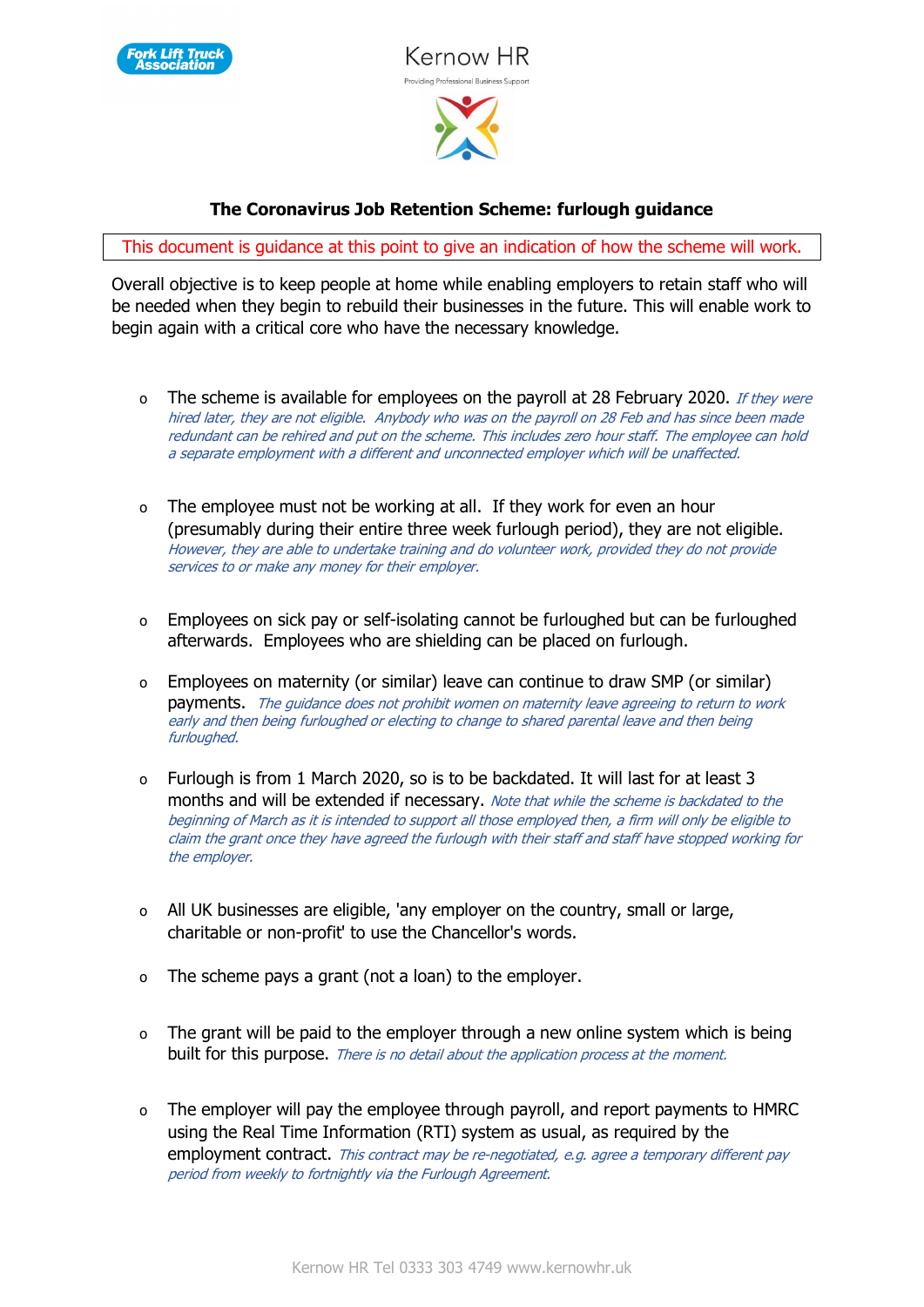



- o Employers can only claim once every three weeks, i.e. they cannot get weekly reimbursement.
- o The maximum grant will be calculated per employee and is the lower of:
	- 80% of 'an employee's regular wage' and.
	- £2,500 per month.

Plus the associated employers' national insurance contributions (NIC) on this amount and the minimum automatic enrolment employer pension contributions on that wage. Fees, commission and bonuses should not be included.

- o This gives a maximum cap of £2,500 +£245 (employers' NIC) + £59 (auto- enrolled pension contribution) =  $£2,804$  of total possible grant that can be applied for per employee per month.
- o An employer can choose to top up to 100% but does not have to (subject to employment law and renegotiating any contractual entitlements) Use Furlough Agreements to cover all terms.
- o For employees whose pay varies, the employer can claim for the higher of (i) the same month's earning from the previous year (e.g. earnings from March 2019); or (ii) average monthly earnings in the 2019-20 tax year
- o Individuals are only entitled to the minimum wage for the hours they work. So if they are furloughed and do not work, and 80% of their normal earnings would take them below the minimum wage based on their normal working hours, they still only receive 80% as they are not working. However, they are entitled to be paid NMW for any time spent training.
- o Furlough leave must be taken in minimum blocks of three weeks to be eligible for funding. There is nothing in the guidance which prohibits rotating furlough leave amongst employees, provided each employee is off for a period of at least three weeks.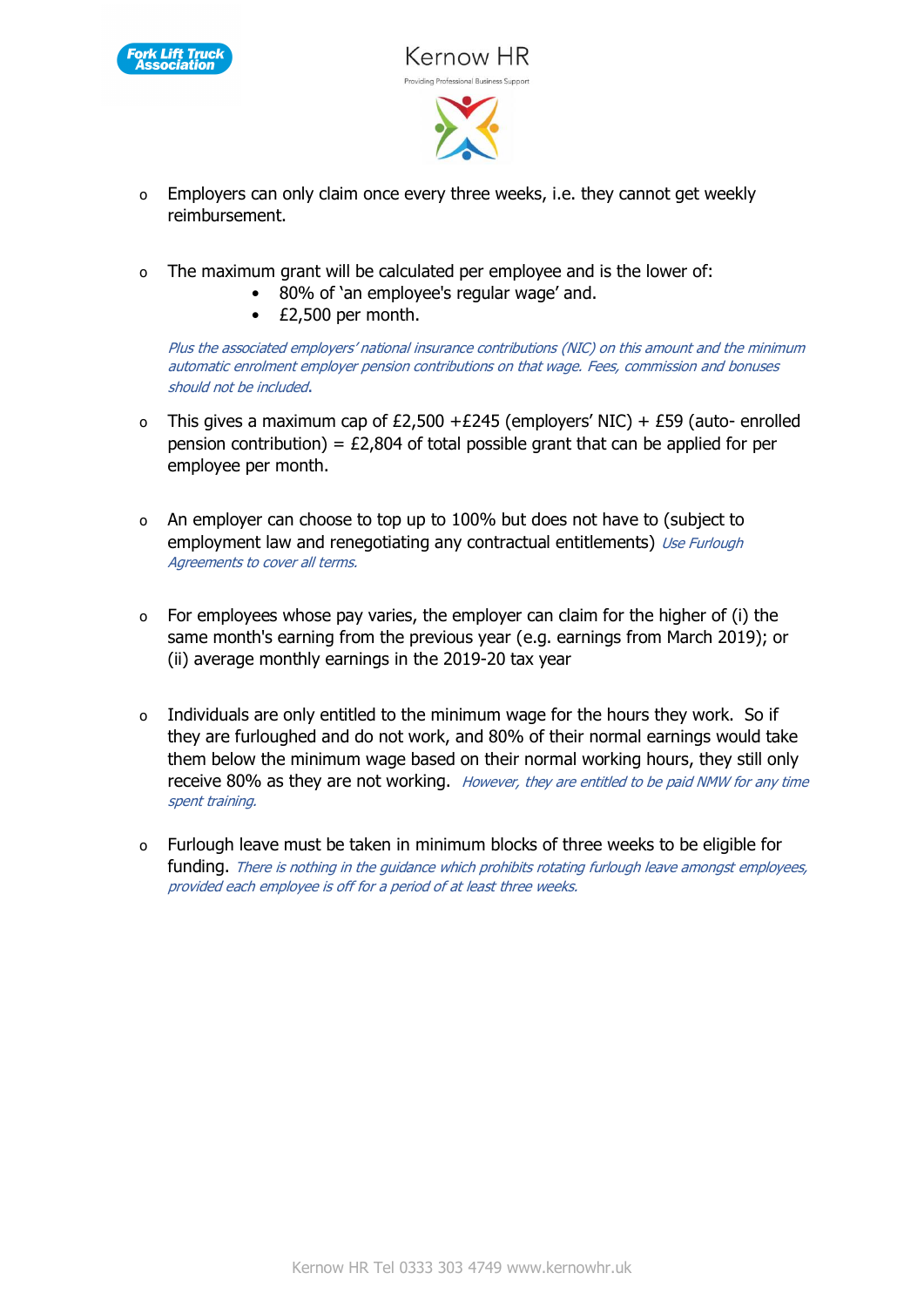



**Examples: sourced from the ICEAW website**

**X Ltd employs Mr A at an annual salary of £24,000, so £2,000 per month. Mr A has opted out of auto enrolment.**

**Each month, Mr A currently receives net pay of £1,655 which is after deducting PAYE of £191 and employees NIC of £154. On this salary, the employer pays employers' NIC of £177.**

**The available grant for the employer is the lower of**

**(a) 80% of £2,000, and**

**(b) £2,500**

**Plus employers' NIC on this amount**

**So X Ltd claims a grant of £1,600 plus £177 = £1,777.**

**The net amount of cash required by X Ltd to furlough Mr A based on maintaining the existing salary is £2,000 + £177 - £1,777 = £400 per month.**

**If Mr A had not opted out of auto enrolment, X Ltd would also be making pension contributions on his behalf.**

**X Ltd employs Mr B at an annual salary of £42,000, so £3,500 per month. Mr B has opted out of auto enrolment.**

**Each month, Mr B currently receives net pay of £2,675 which is after deducting PAYE of £492 and employees NIC of £333. On this salary, the employer pays employers' NIC of £383.**

**The available grant for the employer is the lower of**

**(c) 80% of £3,500 = £2,800, and**

**(d) £2,500**

**Plus employers NIC, £245, on this amount**

**So X Ltd claims a grant of £2,500 plus £245 = £2,745.**

**The net amount of cash required by X Ltd to furlough Mr A based on maintaining the existing salary is £3,500 + £383 - £2,745 = £1,138 per month.**

**If Mr A had not opted out of auto enrolment, X Ltd would also be making pension contributions on his behalf.**